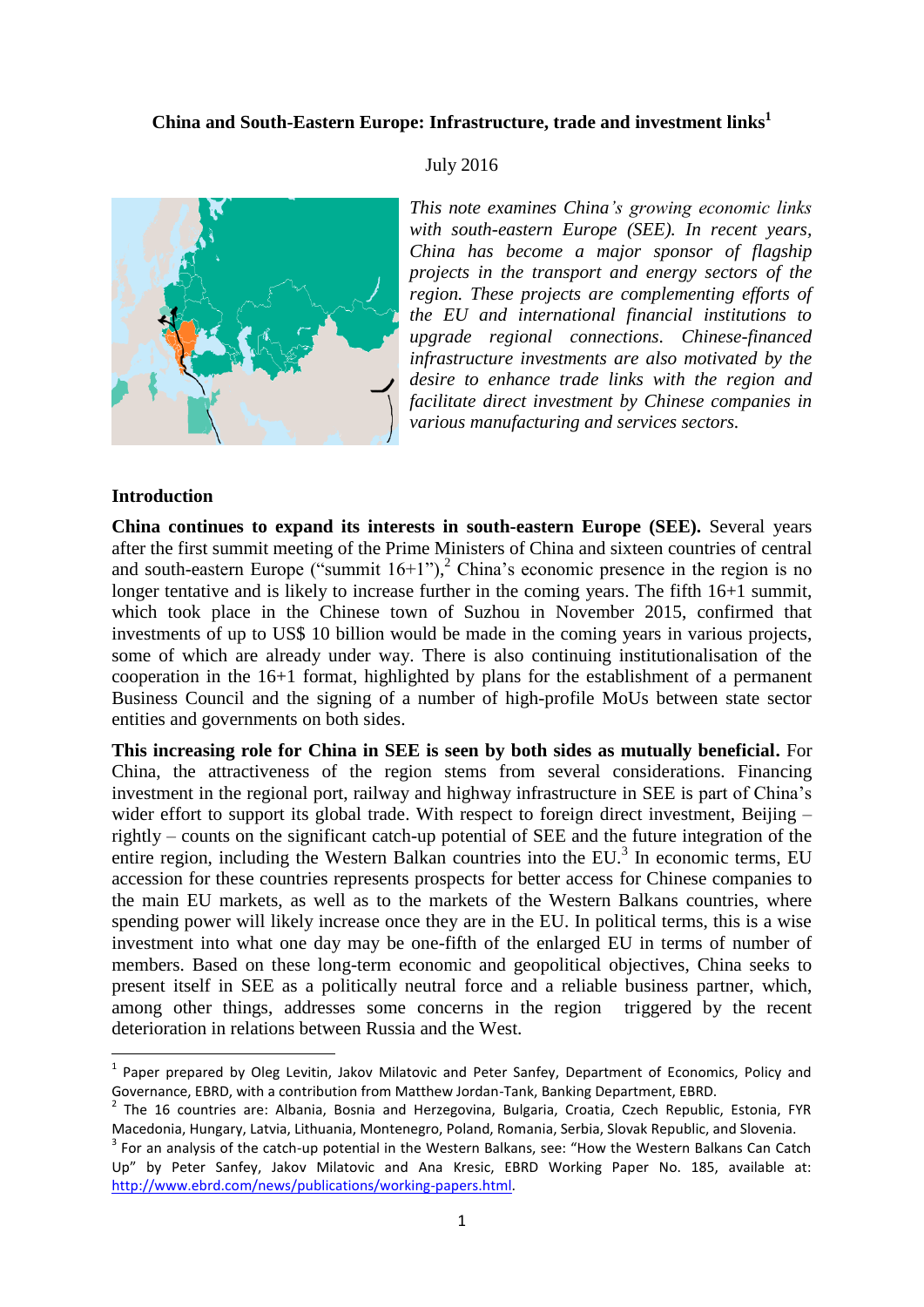**For the investment-hungry countries of SEE Chinese investments are a welcome complement to EU funds.** EU integration is the firm long-term choice of all SEE countries, supported by a wide cross-party consensus. However, when it comes to funding, some of them, particularly those in the Western Balkans, perceive Chinese finance as practically the only available way to overcome the following dilemma: access to large EU structural funds for candidate countries is not possible until they join the EU, but in order to make progress towards accession, countries need to improve infrastructure and transport links both within their borders and with neighbours. Western Balkans countries will continue to seek EU and IFI funding for major, capex-intensive infrastructure projects of European importance, such as the Adriatic Highway connecting Greece, Albania, Montenegro, Bosnia and Herzegovina, Croatia and Slovenia, a gas pipeline along the same route (an extension of the Trans Adriatic Pipeline (TAP) designed to bring Caspian gas through Greece and Albania to Italy), the socalled "Peace Highway" connecting Serbia, Kosovo and Albania, and other major transport and energy corridors accepted by the EC as part of the core European network. Regional leaders seem to have understood the importance of improved coordination and better prioritisation of regional projects. However, given the remaining financing gap, which the resources available through EU and IFIs funding alone currently cannot fill (even with the help of the Western Balkans Investment Framework, today the most effective tool for pooling these resources), the relatively slow process of project preparation, and other institutional obstacles, China is often able to present an attractive alternative with its offer of streamlined approval processes, state-backed financing, and speedy implementation.

**The major Chinese venture in the region will be the extension of its Belt and Road Initiative (BRI, also referred to as the 'New Silk Road' and 'One Belt – One Road (OBOR)') into the Balkans.** As sea shipping remains the cheapest route from the Far East to Europe, China plans to establish a rapid transport connection from the Greek port of Piraeus, the first major European container port for ships entering the Mediterranean from the Suez Channel, through the Balkans further to EU markets – the Balkan Silk Road. This will come as the part of the BRI unveiled by China's President Xi Jinping in 2013. The Balkan Silk Road will be based on the existing railroad corridor X linking Central Europe with the Aegean Sea via Hungary, Serbia, FYR Macedonia and Greece. The first operational move to realize the plan was made when the Chinese shipping giant Cosco Pacific bought into the existing Piraeus port in a 35-year concession, with the aim of turning the port into one of Europe's top five container ports. Transit time between Shanghai and Piraeus is approximately 22 days, 10 days less in comparison to the transit time between Shanghai and the North European ports of Rotterdam and Hamburg. By shortening the delivery time between China and Europe in a significant way Piraeus could become a major penetration point for Chinese goods in Europe. However, to take full advantage of the port, the Chinese investors understand that investments into the transport links across the Balkans are needed. Railway modernization and better regionalisation of the network across the region, such as major improvements to the railway between Belgrade and Budapest, are part of the plan. Beyond pure investment in physical upgrades to rail network, it will be also critical to harmonise rail track access for regional rail freight operators in order that regional goods movement by train can occur without having to switch carriers as each border. Such actions, though critical and long understood, require political will by governments to mandate changes within their state-owned rail companies to open their networks to international operators. In a region composed of several small countries, this issue carries even greater importance.

**China's economic links with SEE come in three broad forms.** The highest-profile involvement is through direct lending to governments for infrastructure – roads, railways,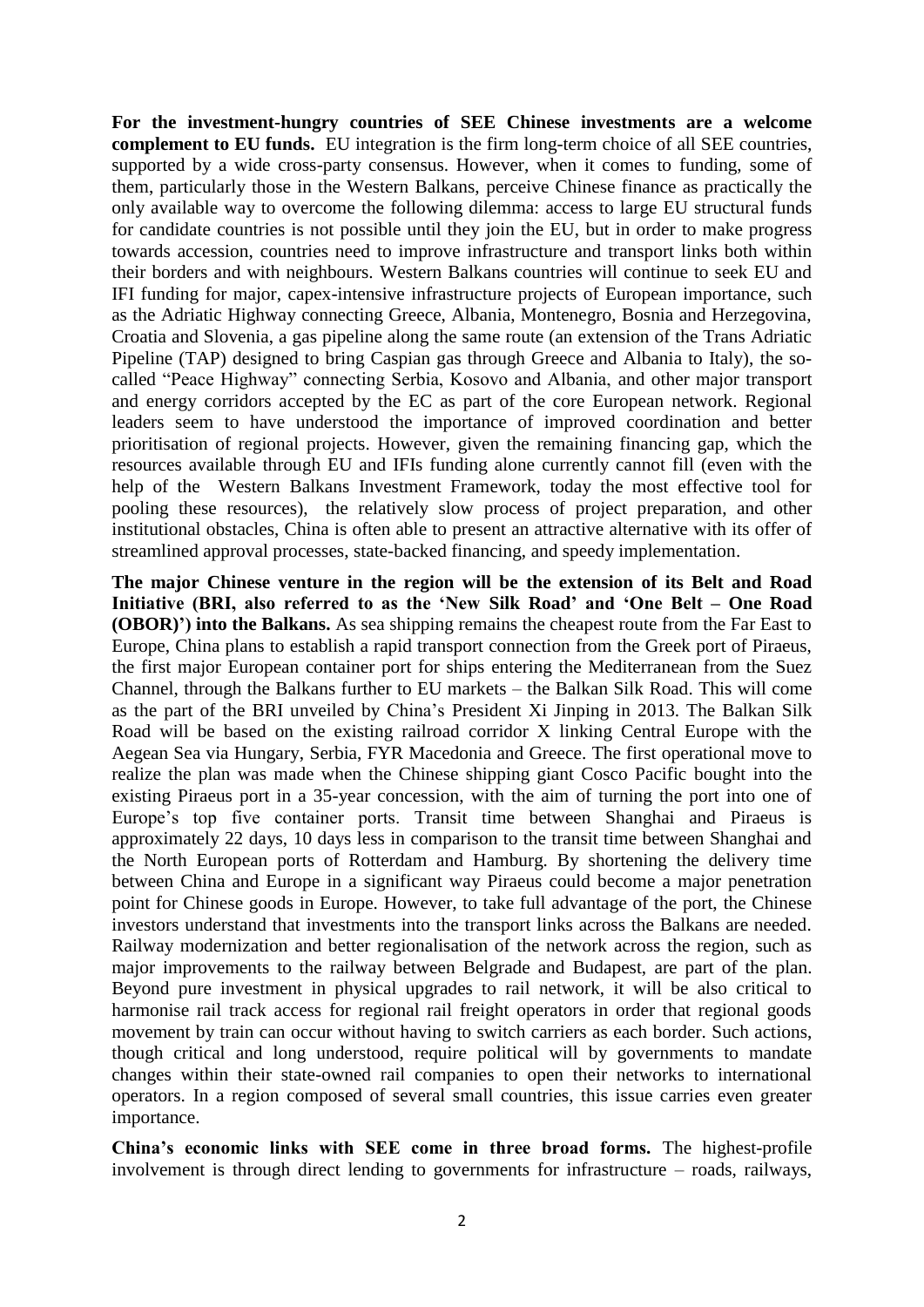ports, power plants, etc. The second way is through trade links: Chinese exports to, and imports from, the SEE region have grown dramatically in the past decade, with the potential for further strong growth in the coming years. Lastly, Chinese companies are showing an increasing interest in direct equity investments in SEE.

# **1. Lending for transport and energy infrastructure**

**Regional integration through transport projects has become a key priority for SEE countries, while development of energy resources is also crucial for the region's future.** Chinese funding in SEE is highly visible in these two sectors. The upgrade and modernisation of the region's infrastructure are not only crucial for economic development in the Balkans, but would also considerably shorten existing trade routes between China and Western Europe and therefore reduce the costs of trade between these two major trading blocks.

**Financing is usually offered on favourable financial terms relative to most alternatives.**  Typically, funding comes as a loan from the state-owned Exim Bank of China covering about 85 per cent of the needed capital, with the rest financed by the home (i.e., recipient) country. The loans normally have a long maturity (of ca. 20 years) and low interest rates (at ca. 2 per cent). However, while these conditions may seem attractive, the spillovers to the rest of the economy are sometimes limited as Chinese companies often bring their own workers and supplies, and rely only to a limited extent on local resources. A further concern is that loans are usually contracted in US dollars which, given the recent strengthening of the dollar, is an added burden for SEE countries with currencies tied to or closely shadowing the euro. This foreign exchange risk for SEE will grow as the cumulative size of Chinese-supported investments made on dollar terms increases.

**Major transport projects are already under way.** The bridge over the Danube in Belgrade, opened in December 2014 by the Chinese and Serbian PMs, was the first major Chinesesupported infrastructure project completed in the region, and was built with significant Chinese labour under the terms of the bilateral agreement. In transport, flagship projects supported by Exim Bank loans include motorways in both Bosnia & Herzegovina and FYR Macedonia. A huge road project has started in Montenegro, linking the country's port of Bar on the Adriatic Sea to the border with Serbia. (See Table 1 below for a summary of existing Chinese-financed projects and those in the pipeline, and the annex for more details.)

**China's interests in the energy sector are spread widely.** They range from coal-based thermal power plants to nuclear energy and renewables. Serbian and Chinese officials have signed a loan agreement for the construction of a new 350MW unit at the Kostolac thermal power plant complex, the first such investment in Serbia in 25 years, while Exim Bank is already financing a private investment in the Stanari thermal power plant in Bosnia and Herzegovina and will be financing a 450MW unit at the Tuzla thermal power plant. Chinese presence is notable in the energy sector of Romania, where Chinese companies have been chosen as investors in four major energy projects in the country: modernization of two thermal power plants (Rovinari and Mintia), expansion of the hydro-power plant Tarnita, and construction of units 3 and 4 in the Cernavoda nuclear power plant.

**Further transport and energy investments are in the pipeline.** The Chinese are particularly interested in creating major trade corridors between China and Europe, and the Balkans is a key part of this plan as the transit route between the Greek port of Piraeus and central Europe. However, from a local regional SEE perspective, this would not only provide infrastructure to transport Chinese manufactured goods to Europe, but would also improve regional connectivity. In late 2015, an agreement was signed between China, Hungary and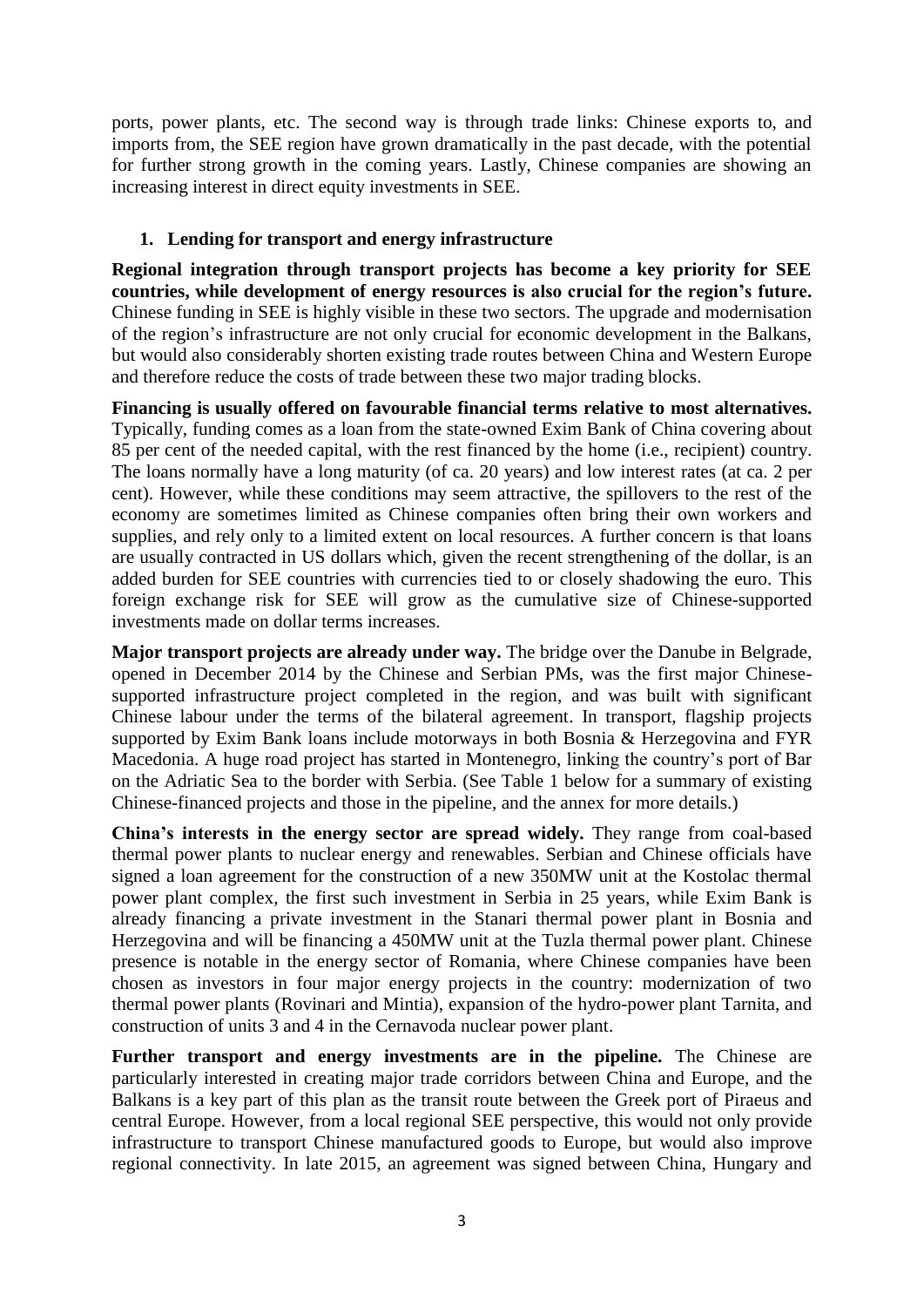Serbia to finance a  $\epsilon$ 1.5 billion high-speed railway from Belgrade to Budapest. In addition, Albania signed a deal with Exim Bank on funding the completion of construction works on the Arber motorway, linking the capital, Tirana, with FYR Macedonia.

| Table 1: Major transport and energy infrastructure projects supported by Chinese |  |
|----------------------------------------------------------------------------------|--|
| loans                                                                            |  |

| <b>Country</b> | <b>Project</b>                                    | <b>Value</b>                      | %GDP        |
|----------------|---------------------------------------------------|-----------------------------------|-------------|
| Montenegro     | Renewal of the ship fleet                         | $€100$ mn                         | 27%         |
| Montenegro     | Section of the European motorway XI (to Serbia)   | $€809$ mn                         |             |
| B&H            | Banja Luka - Split motorway                       | $€600$ mn                         |             |
| B&H            | 450 MW unit at Tuzla thermal power plant          | €786mn                            | 16%         |
| B&H            | 350 MW Banovici thermal power plant               | $\sim \text{\textsterling}400$ mn |             |
| B&H            | 300 MW Stanari thermal power plant                | €350mn                            |             |
| Serbia         | Danube bridge                                     | $€170$ mn                         |             |
| Serbia         | Belgrade-Budapest high-speed railway link         | $\sim \epsilon$ 800mn in Serbia   |             |
|                |                                                   | (out of the total $E1.5bn$ )      | $7 - 8 %$   |
| Serbia         | 350MW unit at the Kostolac thermal power plant    | $€700$ mn                         |             |
| Serbia         | Sections of the European motorway XI (to MNE)     | ca. €900mn                        |             |
| <b>FYRoM</b>   | Railway modernization - European corridor X       | n/a                               | $7 - n/a$ % |
| <b>FYRoM</b>   | Motorways construction                            | $€580$ mn                         |             |
| Albania        | European Motorway VIII: Arber motorway (to FYRoM) | n/a                               | n/a         |
| Albania        | Industrial park in Durres                         | n/a                               |             |
| Romania        | 500 MW unit at Rovinari thermal power plant       | $\in$ 1bn                         |             |
| Romania        | Mintia-Deva thermal power plant modernization     | $E250$ mn                         |             |
| Romania        | Tarnita-Lapustesti hydro power plant expansion    | €1bn                              | $3 - 4 %$   |
| Romania        | Units 3 and 4 at Cernavoda nuclear power plant    | E2bn                              |             |

*Source: Intellinews.*

# **2. Trade links**

**Bilateral trade between China and the SEE countries has increased considerably in the past ten years.** SEE exports to China increased seven-fold between 2004 and 2014 (in US dollar terms), from ca. US\$ 320 million in 2004 to more than US\$ 2.2 billion in 2014 – see Table 2. As a result, the share of SEE's exports to China of the region's total exports doubled from 0.5 per cent in 2003 to 1.3 per cent in 2013. 4 These exports comprised mainly raw materials, including copper and copper products, iron and steel, wood and mineral ores. Romania is an exception in the region in that it also exported to China higher value added products such as electronic equipment and machinery.

**Over the same period, the share of SEE imports from China rose markedly as well**. In US dollar terms, imports from China more than doubled, from ca. US\$ 5 billion in 2004 to more than US\$ 11 billion in 2014. As a result, the share of imports from China rose from 3.4 per cent of total imports of the SEE region in 2004 to 4.6 per cent by 2014. The main products imported from China included electronics, machinery, footwear, apparel, and plastics. Chinese imports into the region have been supported by Exim Bank. A recent example is the turbines imported from China for a wind park project of Serbia's Energowind, which have been crucial for raising the share of renewable energy production in accordance with EU directives.

**<sup>.</sup>**  $<sup>4</sup>$  Over 60 per cent of SEE exports go to the EU.</sup>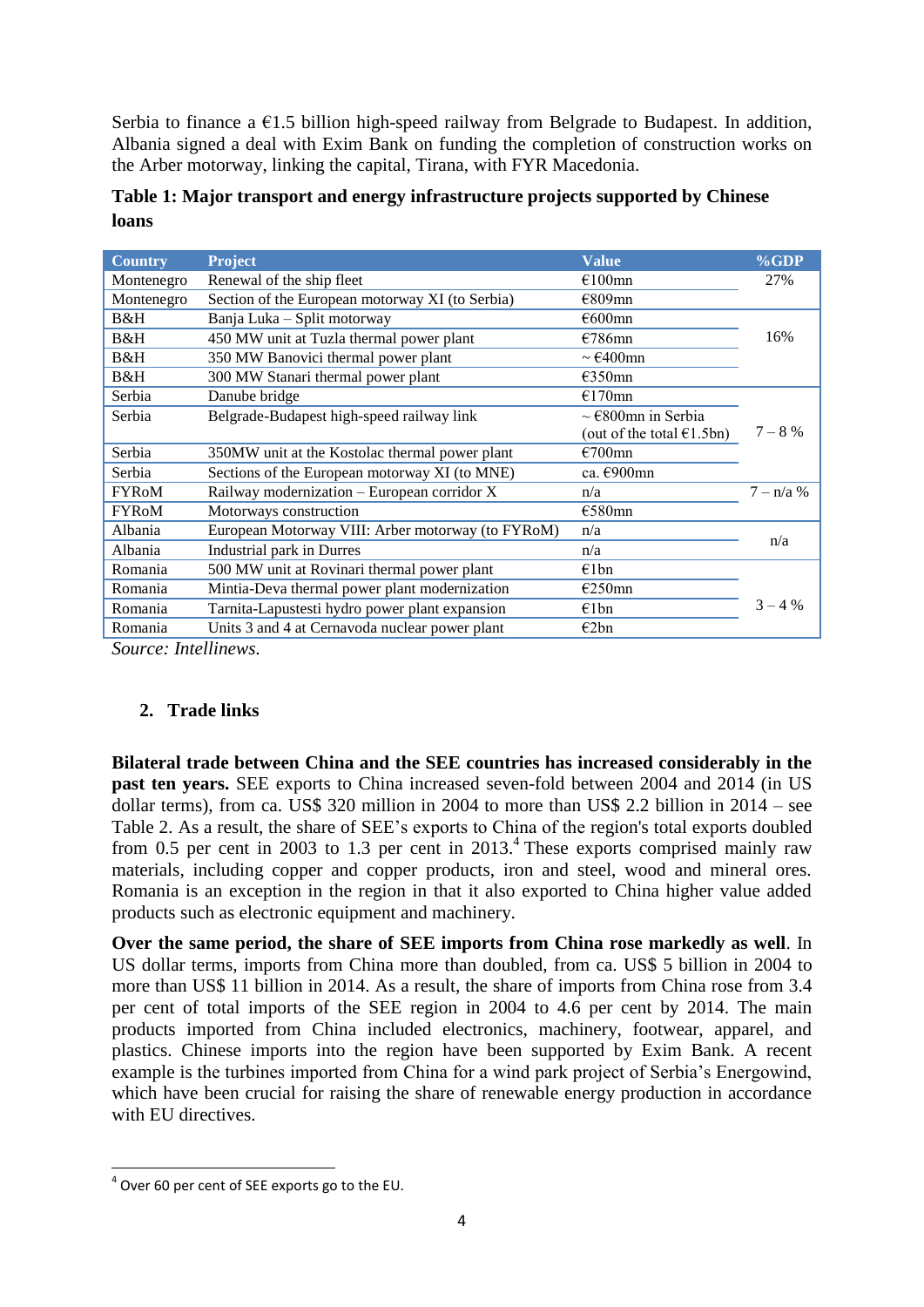**China has also sought to boost its exports to the region through the establishment of Chinese trade centres.** The largest such centre in this region – the Chinatown Central in the outskirts of Bucharest – was opened in July 2011 and consists of over 1200 stores that sell products from China. In June 2010, the China Trade Centre Zmaj opened in Belgrade, and the Croatian equivalent opened two months later in Zagreb.

|                      |               | <b>Exports to China</b> |                      | <b>Imports from China</b> |                 |                      | <b>Trade with China</b> |                 |                      |
|----------------------|---------------|-------------------------|----------------------|---------------------------|-----------------|----------------------|-------------------------|-----------------|----------------------|
|                      | in<br>million | $%$ of<br>total         | $%$ of<br><b>GDP</b> | in<br>million             | $%$ of<br>total | $%$ of<br><b>GDP</b> | in<br>million           | $%$ of<br>total | $%$ of<br><b>GDP</b> |
|                      | <b>USD</b>    | exports                 |                      | <b>USD</b>                | imports         |                      | <b>USD</b>              | trade           |                      |
| <b>Albania</b>       | 164           | 6.7                     | 1.2                  | 382                       | 7.3             | 2.9                  | 546                     | 7.1             | 4.1                  |
| <b>B&amp;H</b>       | 34            | 0.6                     | 0.2                  | 376                       | 3.4             | 2.0                  | 410                     | 2.4             | 2.2                  |
| <b>Bulgaria</b>      | 709           | 2.4                     | 1.2                  | 1,147                     | 3.3             | 2.0                  | 1,856                   | 2.9             | 3.3                  |
| Croatia              | 68            | 0.5                     | 0.1                  | 589                       | 2.6             | 1.0                  | 657                     | 1.8             | 1.1                  |
| Cyprus               | 53            | 2.7                     | 0.2                  | 300                       | 4.4             | 1.3                  | 353                     | 4.0             | 1.5                  |
| Greece               | 370           | 1.0                     | 0.2                  | 3.314                     | 5.3             | 1.4                  | 3,684                   | 3.8             | 1.6                  |
| <b>FYR Macedonia</b> | 93            | 1.9                     | 0.8                  | 432                       | 5.9             | 3.8                  | 525                     | 4.3             | 4.6                  |
| Montenegro           | 3             | 0.8                     | 0.1                  | 176                       | 7.4             | 3.8                  | 179                     | 6.4             | 3.9                  |
| Romania              | 759           | 1.1                     | 0.4                  | 3.150                     | 4.0             | 1.6                  | 3.909                   | 2.6             | 2.0                  |
| <b>Serbia</b>        | 14            | 0.1                     | 0.0                  | 1,561                     | 7.6             | 3.5                  | 1,575                   | 4.4             | 3.6                  |
| <b>SEE</b>           | 2,267         | 1.3                     | 0.3                  | 11,427                    | 4.6             | 1.7                  | 13,694                  | 3.2             | 2.1                  |

**Table 2: Trade volume between China and SEE, 2014**

Source: UNCTAD.

## **3. Chinese direct investment**

**Rising Chinese interest is leading to increased foreign direct investment in the SEE region.** Although China is not yet established as a major source of FDI in SEE , the region is growing in importance for Chinese investors. As the gap in labour costs between China and SEE narrows, Chinese manufacturers may find it cheaper to locate their production facilities closer to their destination markets in the EU. Also, the non-EU countries of SEE may be attractive to Chinese investors in part because they may enable them to circumvent EU antidumping regulations. And China's increasing interest in renewable energy could be an important draw for Chinese FDI in SEE over the medium term. China's Lightway Solar investment in building a solar park in the southern Romanian county of Prundu-Giurgiu is just one such example.

**China's concession in the port of Piraeus could be a catalyst for further investments.** In 2010, the Chinese shipping giant Cosco leased for 35 years half of the port of Piraeus for €500 million. The Chinese quickly converted a business that had languished as a Greek staterun enterprise into a source of productivity, after it modernized the existing docks, luring new clients, high-volume traffic and bigger ships. In March 2016 the Greek government agreed to sell a 67 per cent stake in Piraeus Port Authority (PPA), and Cosco was the only bidder. One month later, the sale was confirmed at  $\epsilon$ 368.5mn. Cosco is now planning to turn the port into a key gateway to SEE.

**China has recently become one of the largest FDI investors in Albania**. In April 2016 Banker's Petroleum, the Canada-based oil company and one of the biggest foreign investors in Albania, was acquired by the Chinese oil and gas exploration company Geo-Jade Petroleum. Thus, the Chinese company has secured oil exploration and production rights in Albania, including the onshore oilfields of Patos-Marinze and Kucova. In addition, around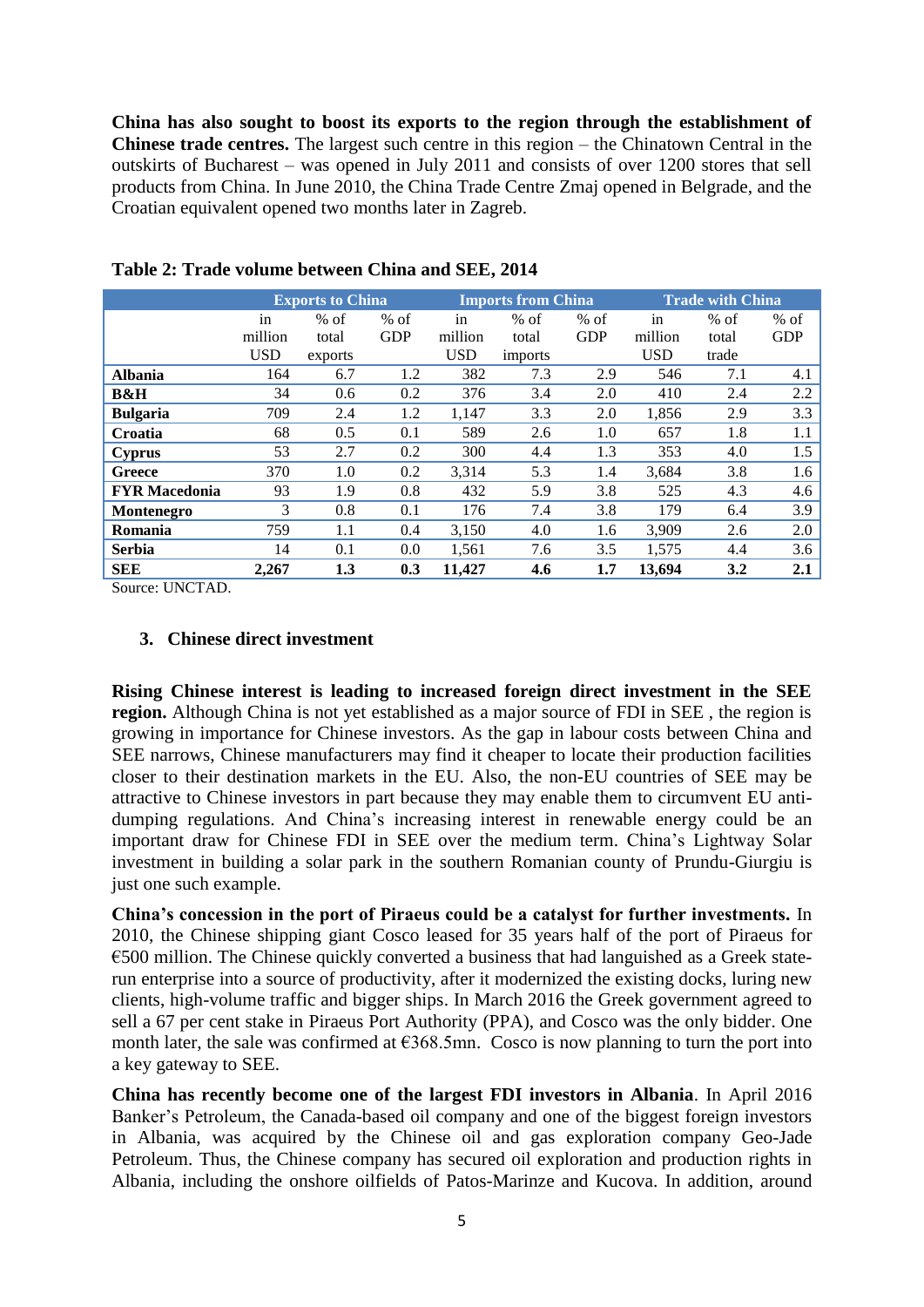the same time, Tirana International Airport (TIA), a consortium (owned mostly by Western investors) which operates Mother Teresa airport in the Albanian capital, was sold to the Chinese company Everbright Limited.

**The Serbian government has sold the country's sole steel mill, Zelezara Smederevo, to China's HBIS.** In April 2016, **t**he Serbian government and China's Hebei Iron and Steel Group (HBIS), the world's major steel producer, signed a contract for the sale of Zelezara Smederevo, the country's only steel mill. The deal is seen as critical for Serbian economy as the steel mill is a major employer and the second largest exporter in the country. The Chinese company plans to raise production to a maximum capacity of 2.2 tonnes per year, and has also pledged not to lay off any workers (currently ca. 5,000). Zelezara was previously sold to United States Steel Corporation in 2003, but was bought back by the state in 2012 for a token price of \$1. A re-privatisation attempt by US-based Esmark fell through in February 2015.

**Major investments are taking place in the corporate sector.** One well-known Chinese investment is a  $E100$  million joint venture between the Bulgarian car manufacturer, Litex Motors, and its Chinese counterpart, Great Wall Motors, in a car assembly plant for Great Wall's low-cost vehicles bound for the EU market. The plant became operational in February 2012. In addition, there have been several smaller Chinese investments in the car industry in Serbia, including one by Meita Group, supplier of brands such as Citroen, Peugeot, Volvo, BMW and Mercedes Benz. The company is present in Serbia since 2004 (through the Streit Group), and its brown-field investment in Stara Pazova in northern Serbia, and it expanded its facility in 2014 by opening a  $E18$  million new plant. The company has recently also started building another factory in Serbia, this time near the town of Obrenovac. The town was devastated by floods in 2014 and the Chinese investment is therefore seen as important for the town's economic recovery. The Chinese IT solutions provider Huawei opened in 2012 its multi-lingual Global Service Centre in Bucharest to handle its clients at a pan-European level by offering a wide range of support services. Also, in Romania, in 2016, China's Energy Company Limited (CEFC) has taken over KMG International (KMGI), the owner of the country's largest oil refinery, Petromidia.

**Other projects in sectors such as IT, furniture, aviation and renewables are reportedly in preparation**. Huawei reportedly plans to invest about  $\epsilon$ 100 million in Romania by 2018, including the European Design Centre and a national optic fiber networking in collaboration with the Romanian company, Transelectrica. Recently, Huawei has also announced its interest in investing in B&H's Serb Republic. Three Chinese companies (and funds), among total of six foreign investors, have shown interest in the privatisation of the Serbian truck maker Zastava Kamioni, after the authorities decided to privatise the company via a strategic partnership (as part of the government's plan to sell its stake in 502 state-owned firms). Officials from the Serbian company expect that talks will be held first with the Chinese firms, since Zastava Kamioni has already signed preliminary contracts on business and technical cooperation with two of them - JAC Motors and Huanghai. A Chinese firm, Healthcare Co., already present in Serbia in the business of memory foam mattresses, has expressed its interest in the Serbian furniture producer and IKEA supplier Simpo, while Croatian media have suggested that China's largest privately owned air transport company, Hainan Airlines, is interested in Croatia Airlines. Chinese investors have also been reportedly interested in Montenegrin port of Bar (South-Adriatic) and Croatian port of Rijeka (North-Adriatic). Earlier this year, two Chinese companies - China Machinery Engineering Corporation (CMEC) and China-Africa Investment and Development Co. (CAIDC) have signed an MoU for the construction of a 112 MW plant in Tomislavgrad with Bosnian electricity producer VE Gradina. The total value of the plant is estimated at  $E150$ mn, while it should be completed in 2017.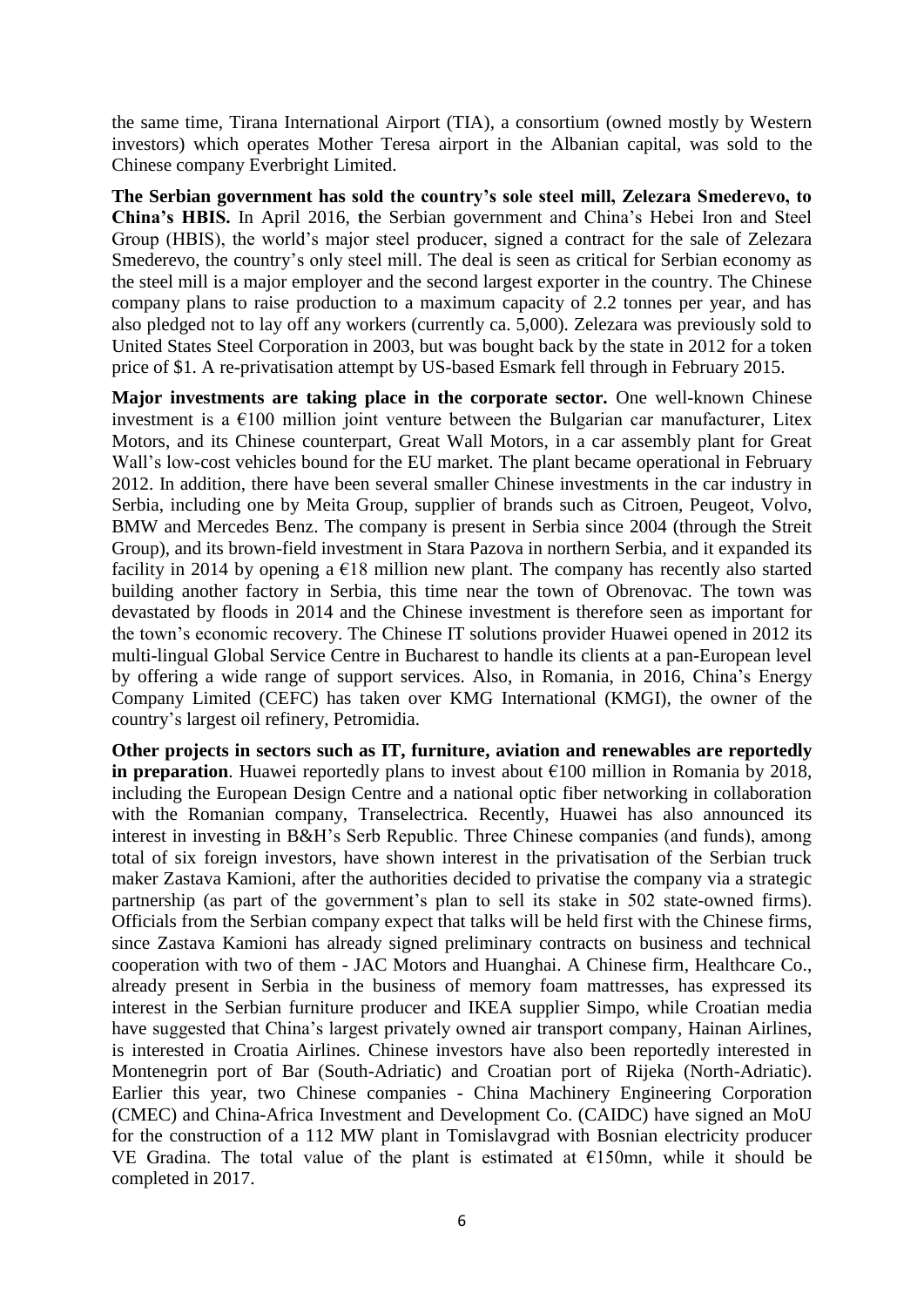**In 2015, the China-CESEE Investment Cooperation Fund completed its first investments in SEE.** This US\$ 500 million private equity fund, launched in 2014 with financing provided by Exim Bank, made an investment in Walltopia, the world leading manufacturer and installer of climbing walls from Bulgaria. This follows three investments in Poland and one in Hungary in its first year of operation. The Bulgarian deal is likely to be followed by deals in Serbia and Romania, as the fund is also gradually building up a number of offices throughout the SEE region. The fund focuses on two areas: infrastructure and specialised manufacturing. In the infrastructure sector, the fund has been looking at opportunities for exposure to roads, railways, ports and airports across the region. Renewable energy is another area of interest. For instance, Romania's oil and gas company OMV Petrom is reportedly holding exclusive negotiations with China-CEE Fund for the sale of its 45MW wind farm in the country. Discussions on a second fund with a further investment of US\$ 1 billion from Exim Bank are currently underway, as announced during the December 2014 China-CESEE summit in Belgrade. In addition to providing its own funds, the Chinese stateowned bank is expected to approach export-import banks from the region, as well as other Chinese investors.

# **4. Synergies with the EU in developing regional infrastructure**

**The "Western Balkans Six" process at the level of the Prime Ministers was de-facto launched at the Western Balkans Summit in EBRD HQ in February 2014**. It received a strong political boost at the Western Balkans Summits in Berlin in August 2014 and Vienna in August 2015. This process promotes the need for better prioritisation and coordination of the major regional connectivity projects among the beneficiaries, as well as between the EC, IFIs and bilateral donors. The efforts, led by the EC, to prioritise a few major priority connectivity projects in areas of transport and energy culminated at the agreement, reached at the high level meeting between the EC and Western Balkans Prime Ministers in Brussels in April 2015, on the regional core transport network for the Western Balkans as an extension to the region of the Trans-European Network (TEN-T). As outlined in the attached Annex II, it includes 11 major roads and 7 major railways routes. EC announced allocation of Euro 1 billion for the next seven years for funding these priority projects.

**At the Trans-European Transport Network (TEN-T) Days in Riga in June 2015, further plans were agreed for three core network corridors and a list of priority projects along sections of these corridors for possible EU funding.** The agreement was reached on the list of six transport infrastructure projects and four energy connectivity projects for inclusion in the IPA/WBIF co-financing programme for 2015 (Annex III). As the key player in both planning, coordinating and funding of infrastructure investment programs and projects in the region, the EC has recently launched, under the so-called connectivity platform, structured discussions with China on ways of coordinating infrastructure investments to take advantage of existing plans and commitments of all relevant stakeholders.

**With regard to project preparation, the governments of SEE have been in the process of preparing feasibility studies and other conceptual designs for all major infrastructure projects for several years, supported by the EC and complemented by technical assistance support from EIB and EBRD, among others.** As part of the EC-led efforts to improve coordination in developing regional projects, all Western Balkan countries established National Investment Committees tasked with the preparation of the single project pipelines for priority investments, which is a preconditions for them receiving further IPA support for investment co-financing.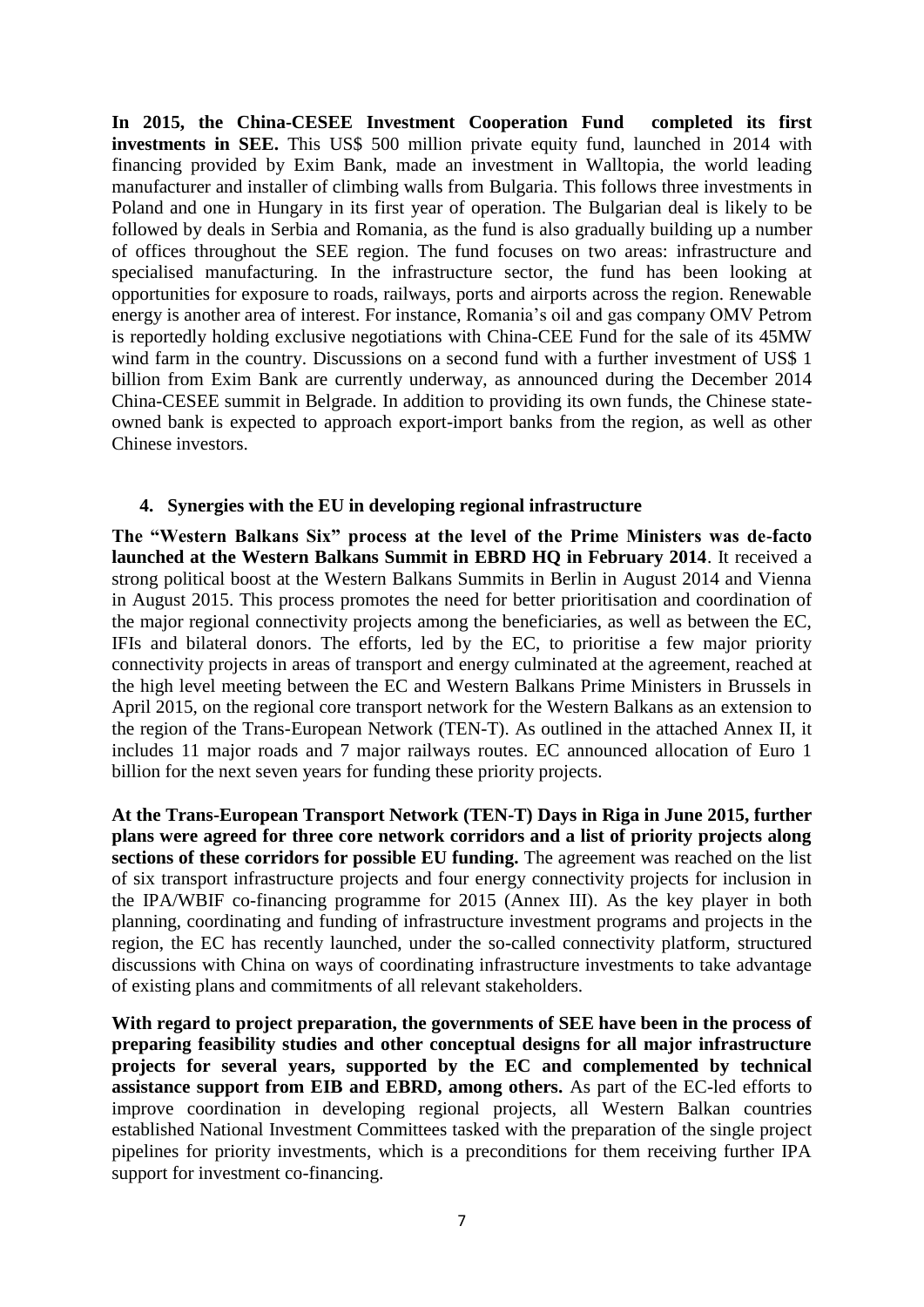**Annex I: Major transport and energy infrastructure projects supported by Chinese loans in SEE – realized and potential**

## **Montenegro**

## **1. Section of the European Motorway corridor XI (to Serbia)**

In Sept 2014 China Exim Bank approved a \$875 million loan to Montenegro for the construction of the first priority section (Podgorica - Kolasin) of the major motorway project connecting the country's port of Bar (Adriatic Sea) with its border to Serbia. The financing negotiations started first in February 2014 after the government and the Chinese construction company CRBC signed the contract for the construction of the 44-km motorway section (of the full 169-km long highway). The deal on construction was then signed in October 2014. Construction works are expected to last four years. The complete cost of the section is €809mn and it will be financed mainly from a 20-year Chinese loan (with a 2% fixed interest rate), while the Montenegrin government will provide the remaining €121mn. The 169-km road project is significant in comparison with the size of Montenegro's economy and is expected to boost its potential growth. In December 2014, Montenegro's parliament approved construction of the motorway, under the special law which declared it as a project of national significance.

## **2. Renewal of the country's ship fleet**

Soon after it regained its independence in 2006, Montenegrin state marine company has started rebuilding its merchant ship fleet, using a loan with a 15-year maturity (with a 5-year grace period and fixed interest rate of 3 per cent) from the China's Exim Bank, reportedly worth €56 million. The loan proceeds were used to buy two ships, each with the capacity to carry 35,000 tons of merchandise, made in China by Chinese (SOE) Poly Group. Once the first two ships were ready, the government ordered another two through a similar arrangement with the Chinese (20 years loan period and 2% interest rate), thereby investing ca.  $\epsilon$ 100mn in renewal of the country's ship fleet. Montenegro has no merchant ships currently; however it once had a fleet of 27 ships, which was lost through lack of maintenance or sales over the years due to economic crisis that has persisted in the region since the Balkan wars of the 1990s'.

#### 3. **Investment in various energy projects (potential)**

China Poly Group Corporation as well as China's Norinco have reportedly been interested in developing major energy projects in Montenegro such as the construction of hydropower plants on the rivers Moraca and Komarnica. The mentioned projects have been idled for several years now, mainly because of the considerable investments they require but also due to environmental impact issues. As earlier reports suggest, Montenegro planned to build a 168MW hydropower plant on the Komarnica river estimated to cost €134mn and four power plants with a combined capacity of ca. 250 MW on the Moraca river expected to cost around €530mn. Chinese companies were also interested in the new unit at Pljevlja thermal power plant. China Machinery Engineering Corporation (CMEC) was one of two companies that submitted offers in a recent tender, however unsuccessfully. The company was is ready to build a 250 MW unit worth €326mn.

## **4. Blue Corridor motorway project (potential)**

In November 2015, Albania and Montenegro signed an MoU with Chinese company Pacific Construction Group that opens the way for the construction of the Blue Corridor motorway project. The Blue Corridor or the Adriatic–Ionian motorway is a project that will stretch along the entire eastern shore of Adriatic and Ionian seas, from Trieste in Italy to Greece via Croatia, Montenegro and Albania. The road is seen as a matter of national importance for both Albania and Montenegro. The MoU opens the possibility for the construction of the road segments Thumane (near Durres) - Peze - Mullet (near Tirana) and Peze (near Tirana) – Dushk (near Fier) in Albania.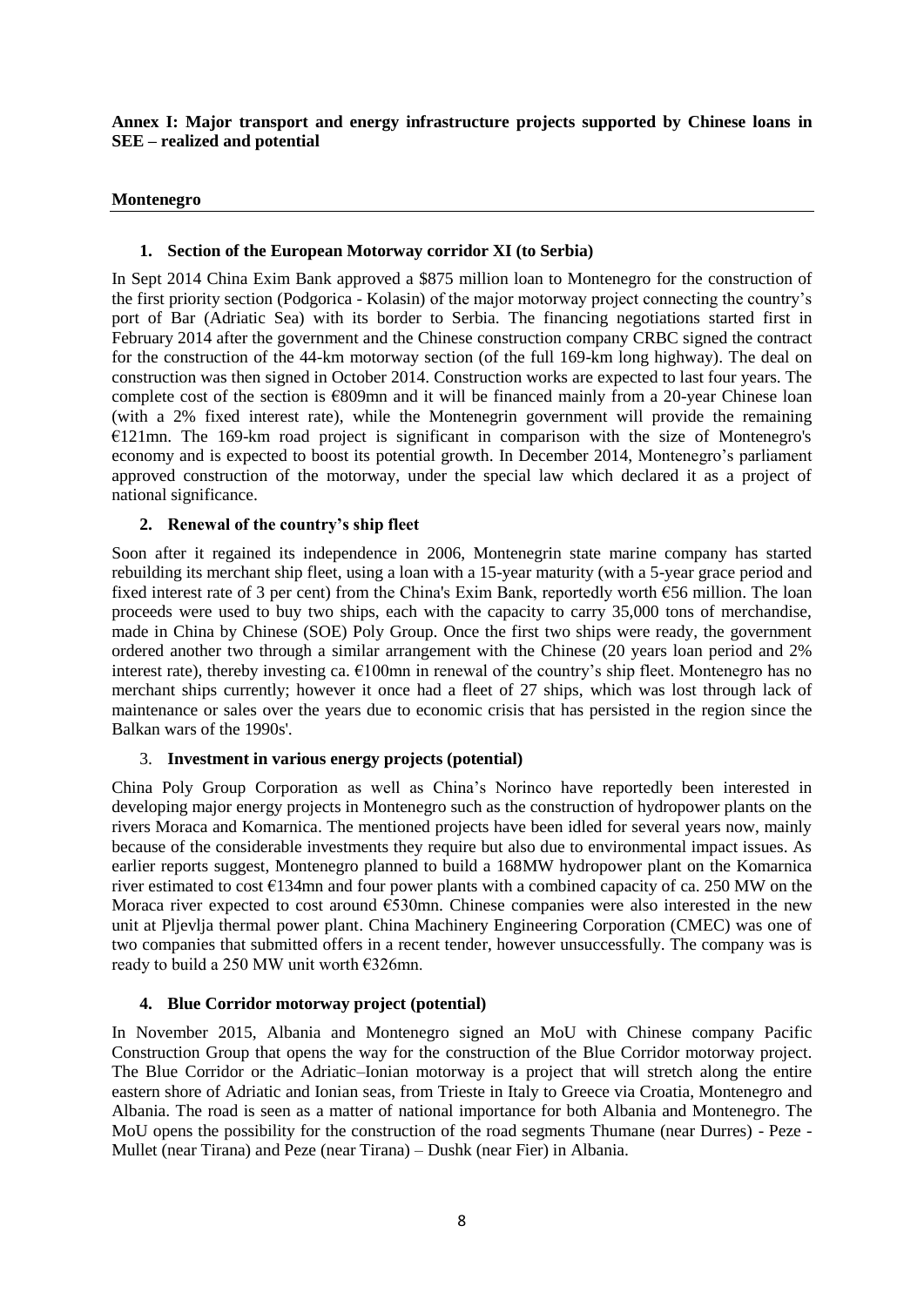## **1. Banja Luka – Split (Croatia) motorway**

Autoputevi Republike Srpske (RS), a motorway operator of the smaller Bosnian entity, has signed preliminary agreement with Chinese firm Sinohydro for the construction work in the amount of €600mn for a 93 km long section of a 186 km long motorway linking the Entity's capital of Banja Luka with Croatia's Adriatic city of Split. Bosnia's Serb Republic has initiated talks with China's Eximbank for financing the project.

## **2. 450MW unit Tuzla thermal power plant**

In December 2014, government of the Federation of B&H signed an MoU with a consortium led by China's Gezhouba Group for the construction of the 450MW unit at Tuzla thermal power plant. The consortium of Gezhouba Group-Lider Guandong Electric Power Design Institute has offered  $E$ 785.6mn to build the project with 15% of the financing coming from Elektroprivreda BiH and the remaining 85% from the loans from state-owned China Eximbank. The project is considered as one of the largest investments in the pipeline for the country. Elektroprivreda BiH operates two coal-fired power plants. One of them is Tuzla with an installed capacity of 715MW and Kakanj, which has a 450MW installed capacity.

## **3. Banovici thermal power plant**

In February 2015, B&H state-run coal mine operator Banovici picked four companies for the final round of a qualifying tender to finance and build a 350MW thermal power plant. Three of the bidders are Chinese companies Shanghai Electric Group Co., China Gezhouba Group and Dongfang Electric Corp. A consortium led by Spain's Abengoa SA, which includes China's Harbin Electric, has also qualified for the next round of the tender. The mine invited the bidders to submit their final technical and financial offers in H2 2015. Dongfang Electric Corp. had placed the lowest preliminary bid, offering to build the plant for 388 million euros (\$440.69 million). During the last China-CESEE summit, the company signed a deal for strategic cooperation with the coal mine operator for the construction of the thermal power plant. Construction works are scheduled to start in 2016, and the plant is expected to connect to the grid by 2020. In addition to this agreement, Banovici signed a framework agreement for the financing of the project with Industrial and Commercial Bank of China (ICBC). Dongfang is also involved as a contractor for the construction of the 300MW TPP Stanari in the Serb Republic, the other entity in Bosnia and Herzegovina.

## **4. Stanari thermal power plant**

Stanari thermal power plant is a 300 MW power plant currently being constructed in the vicinity of the Stanari coal mine (in Doboj, Republic of Srpska). Total cost of the project is estimated to be  $\epsilon$ 550 million. China Development Bank has provided a 350 million euro loan to construct the facility and China's Dongfang Electric Corporation has been hired by the owner, EFT, to build it. The plant is expected to start working at full capacity in the second half of 2016.

## **5. Investment in energy projects in Republic of Srpska (potential)**

According to the RS government, China's state-owned Tianjin Electric Power Construction Company is interested in investing BAM 1bn (€511.3mn) in energy projects in Republic of Srpska (RS). Tianjin proposed the build-operate-transfer (BOT) and turnkey business models for co-operation that will be financed possibly through the China's Exim Bank.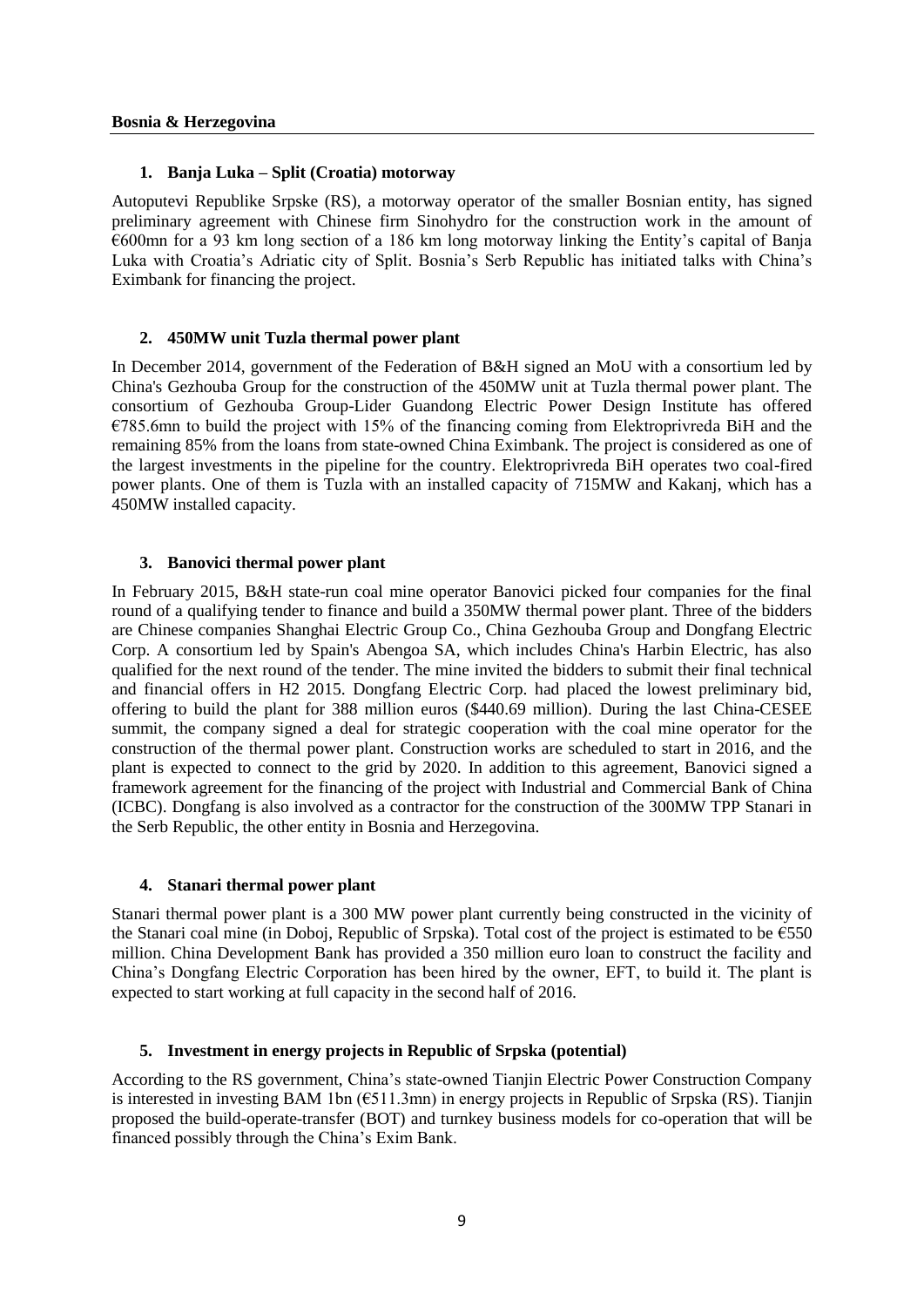## **1. Danube bridge in Belgrade**

Bridge over Danube in the Serbian capital of Belgrade worth  $E170$ mn, of which 85% came from a long-term credit from China Exim Bank, was opened in December 2014 (during the China – CESEE summit). The bridge is the second one over Danube in Belgrade and shortens the route between Belgrade neighbourhoods Zemun and Borca by 30km. China Road and Bridge Corporation (CRBC) was engaged in the construction of the bridge for 3 years.

#### **2. Belgrade-Budapest high-speed railway link**

During the summit in Belgrade, in December 2014, Serbian, Hungarian and Chinese PMs signed several MoUs that are part of a major deal worth over €1.5bn to modernise the railway link between Belgrade and Budapest with the loans from China Exim Bank. The documents were signed in the presence of the Macedonian PM as in the future, the railway link should be extended south via FYR Macedonia towards Greece port of Piraeus. According to the plan, a second track for mixed passenger and cargo traffic will be built alongside the existing 350km line, 184km of which run across Serbia and the remaining 166km across Hungary, by China Railway Construction Corporation (CRCC). The targeted speed on the route is 200 km per hour, reducing the travel time from Belgrade to Budapest to less than three hours from the current eight hours. The construction work is expected to start in H2 2016 and the project is expected to be completed by 2018.

#### **3. 350MW unit at Kostolac thermal power plant**

Serbian and Chinese officials signed in December 2014 a loan agreement for the second phase of a renovation process at Kostolac thermal power plant complex, which includes the construction of a new 350MW unit (the first this big to be built in Serbia in over 25 years) and increase of capacity of the adjacent open-pit coal mine. The value of the project is seen at  $\epsilon$ 700mn, of which  $\epsilon$ 595mn will come from a 20-year China Exim Bank loan with seven-year grace period and a fixed annual interest of 2.5%. The remainder will be financed by state-owned energy producer EPS, which owns the Kostolac complex, and by the Serbian government. The loan deal was ratified by the Serbian parliament in January 2015, and the construction is planned to be completed in five years by China National Machinery & Equipment Import & Export Corporation (CMEC). The Kostolac complex now operates two power plants – Kostolac A (two units of combined 210MW) and Kostolac B (two units of 349MW each). Once the new unit is built at Kostolac B, the three Kostolac B plants are expected to generate 20% of the energy produced in Serbia.

#### **4. Sections of the European motorway XI (to Montenegro)**

Chinese companies, Shandong Hi-Speed Group and China Road and Bridge Corporation (CRBC) are involved in the construction of the sections of Corridor XI in Serbia. The corridor stretches from Romania's Timisoara via Serbia's Belgrade to the Montenegrin city of Bar on the Adriatic coast. The government contracted Shandong Hi-Speed Group for 26-km Obrenovac-Ub and 24-km Lajkovac-Ljig sections, of an estimated value of ca. US\$334 million, supported by the loan from China's Exim Bank. Construction of two other sections of the road, Beograd-Obrenovac and Preljina-Pozega are expected to be performed by the Chinese CRBC, with the similar loan support from the China's Exim Bank according to an MoU signed in November 2015 during the Serbian PM visit to Beijing. The value of these projects was previously announced at  $\epsilon$ 600mn.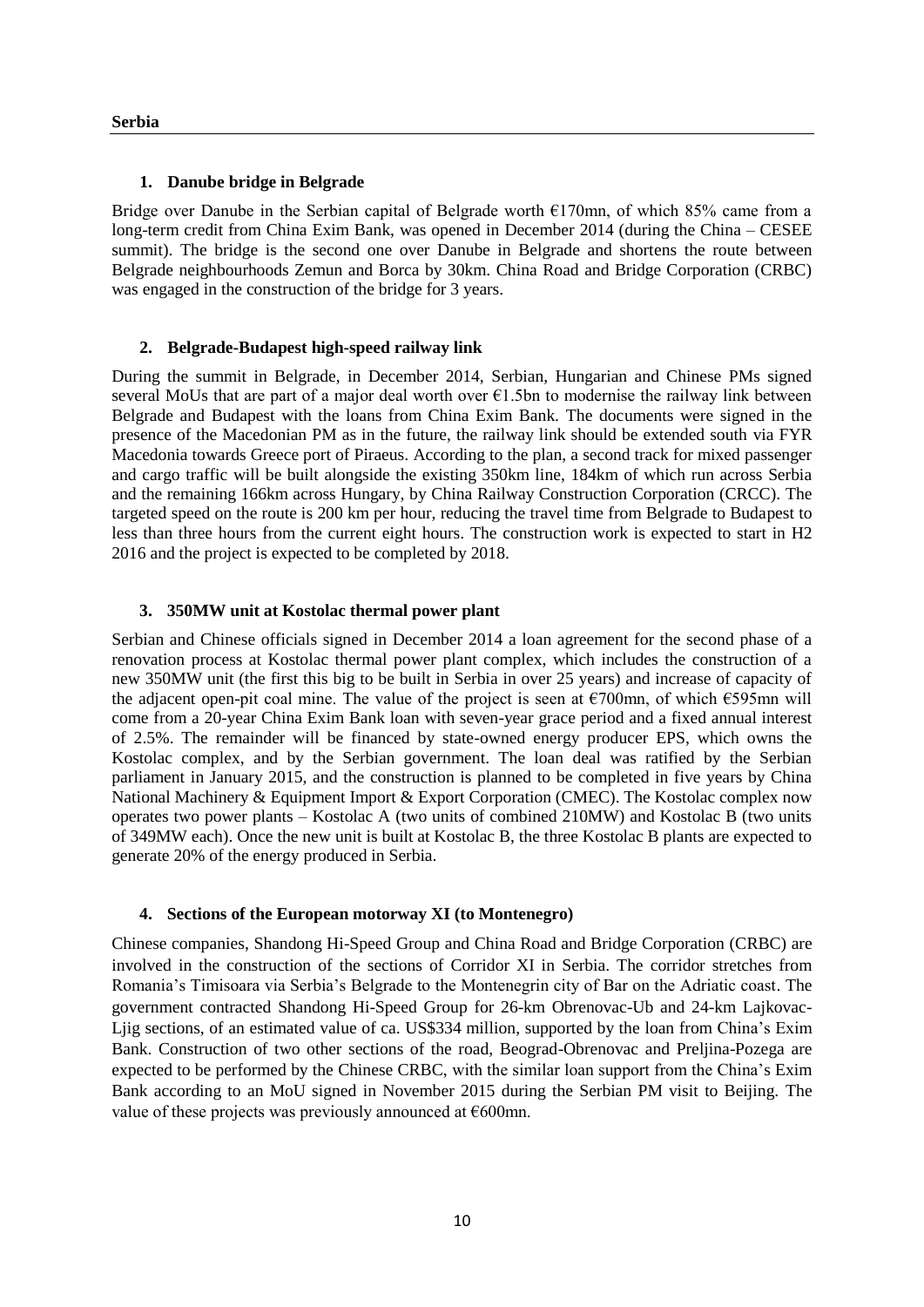## **1. Railway Modernisation – Corridor X**

Following the deal between Hungary, Serbia and China on railway modernisation between Budapest and Belgrade in January 2015, FYR Macedonia and China agreed to prepare feasibility study for the route and costs of the railway modernisation in the country (as the part of the "Balkan Silk Road"). The next phase will involve defining models for financing the project.

## **2. Motorways**

The Chinese Exim Bank is providing most of the funding for two stretches on the highways linking Kicevo-Ohrid and Miladinovci-Stip in FYR of Macedonia. The construction work has been carried out by the Chinese Sinohydro Corporation. Some 90% of the construction costs will come from the Macedonian Government, with this €580 million being provided by the loan from China's Exim Bank.

## **Albania**

## **1. Arber motorway**

Albanian government and China's Exim Bank signed in December 2014 (during the China-CESEE summit) a memorandum of cooperation under which Exim Bank will finance the completion of construction of Albania's Arber motorway towards FYR Macedonia and further to Bulgaria, linking the Albanian Ionian Sea coast and the Bulgarian Black See coast. Works on the motorway started several years ago but construction slowed after the 2010 floods that hit northern Albania, prompting the government to re-allocate some of its planned capital expenditures toward the rehabilitation of the flooded areas. During the last China-CESEE summit in November 2015, it was said that Albania is finalising negotiations with the Chinese State Construction Company about the concession/PPP contract for the construction, maintenance, operation and management of the Arber road.

## **2. Industrial park in Durres**

During the 4<sup>th</sup> China-CESEE summit, it was announced that Albania has obtained Chinese support for the development of an industrial park in coastal city of Durres, including development of the port infrastructure. According to the government, the industrial park in Durres is expected to create 30,000 new jobs.

## **Romania**

## **1. Rovinari thermal power plant**

In May 2012, China Huadian Engineering Co. was selected to build a 500MW coal-fired plant worth  $\epsilon$ 1 billion at the Rovinari thermal power station. Construction was expected to begin in 2014, and be completed five years later, although as of end-2015 the company was still preparing its environmental impact assessment toward required permits.

## **2. Mintia-Deva thermal power plant**

China National Electric Engineering Construction Corporation will conduct a modernisation works at Romania's Mintia-Deva thermal power plant, under a contract worth about €250 million, as agreed in September 2014.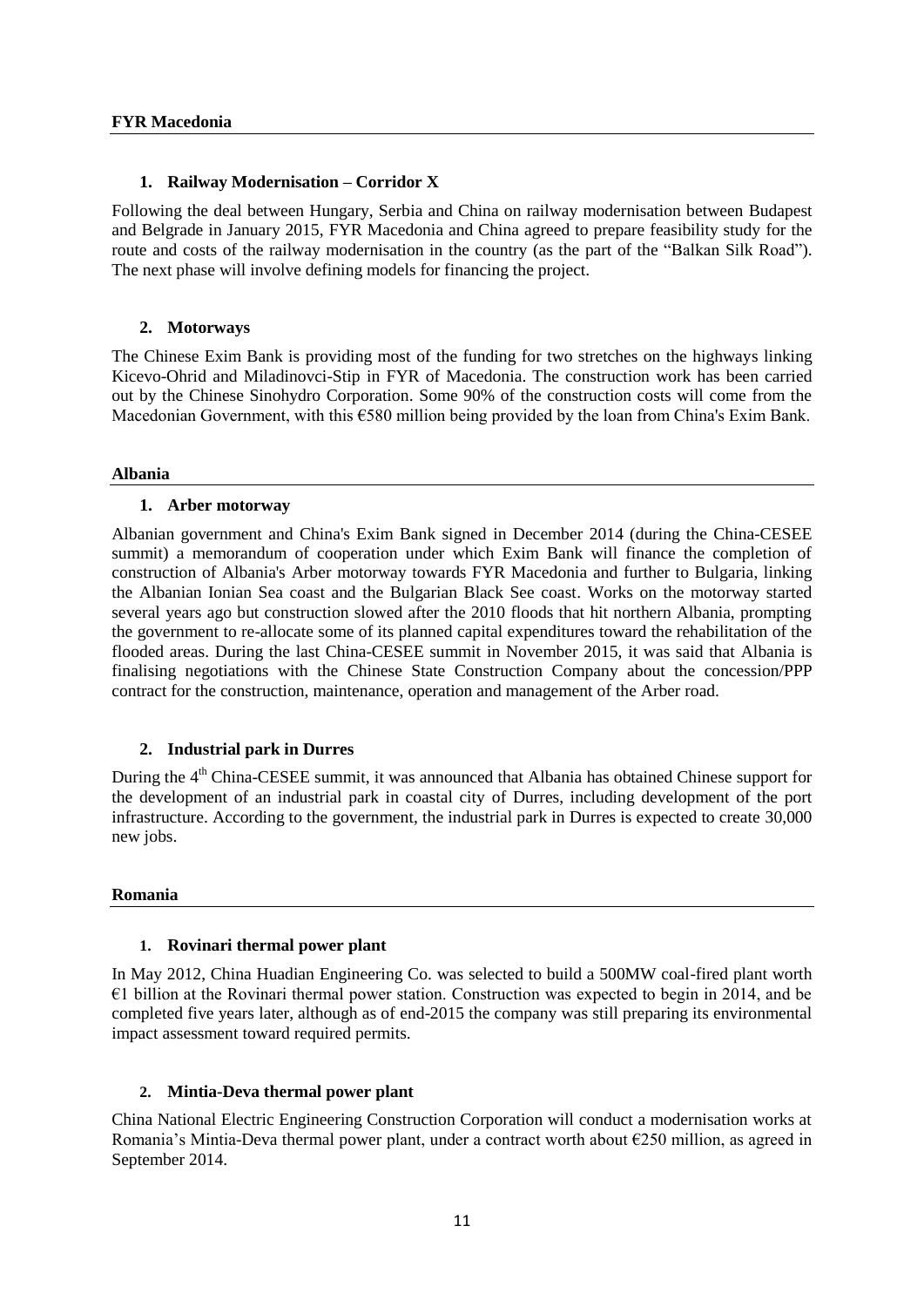## **3. Tarnita-Lapustesti hydro power plant**

The winning bidder or bidders for expansion of Tarnita-Lapustesti hydro power plant will be a Chinese company, as all the project's bidders were companies from China. The deal is worth ca. €1bn.

## **4. Cernavoda nuclear power plant**

China General Nuclear (CGN) has submitted the sole non-binding bid to build two new reactors at the Cernavoda nuclear power plant, owned by the Romanian utility Nuclearelectrica. Units 3 and 4 are expected to have a capacity of 740 MW each, the project is estimated to take up to six years after the contracts are signed, and to cost more than  $\epsilon$ 2 billion.

## **Bulgaria**

# **1. Motorways (potential)**

During the last China-CESEE investment summit, Chinese investors have expressed interest in the construction of the Cherno More motorway that will link the Black Sea cities of Varna and Burgas, building a tunnel under the Balkan peak Shipka, as well as in the construction of the Ruse-Svilengrad motorway (north-south corridor). Investments in road infrastructure, financed mainly by EU funds, have been a top priority for the ruling centre-right GERB during its two governments. Meanwhile, the Bulgarian side is offering the projects through a concession or a public-private partnership, but without a state guarantee and possibility for additional payments in case of low traffic.

## **2. Investment in Kozloduy (potential)**

Furthermore, PM Boyko Borissov said that the cabinet works to attract a large Chinese investor for building new reactor(s) at Bulgaria's sole nuclear power plant Kozloduy.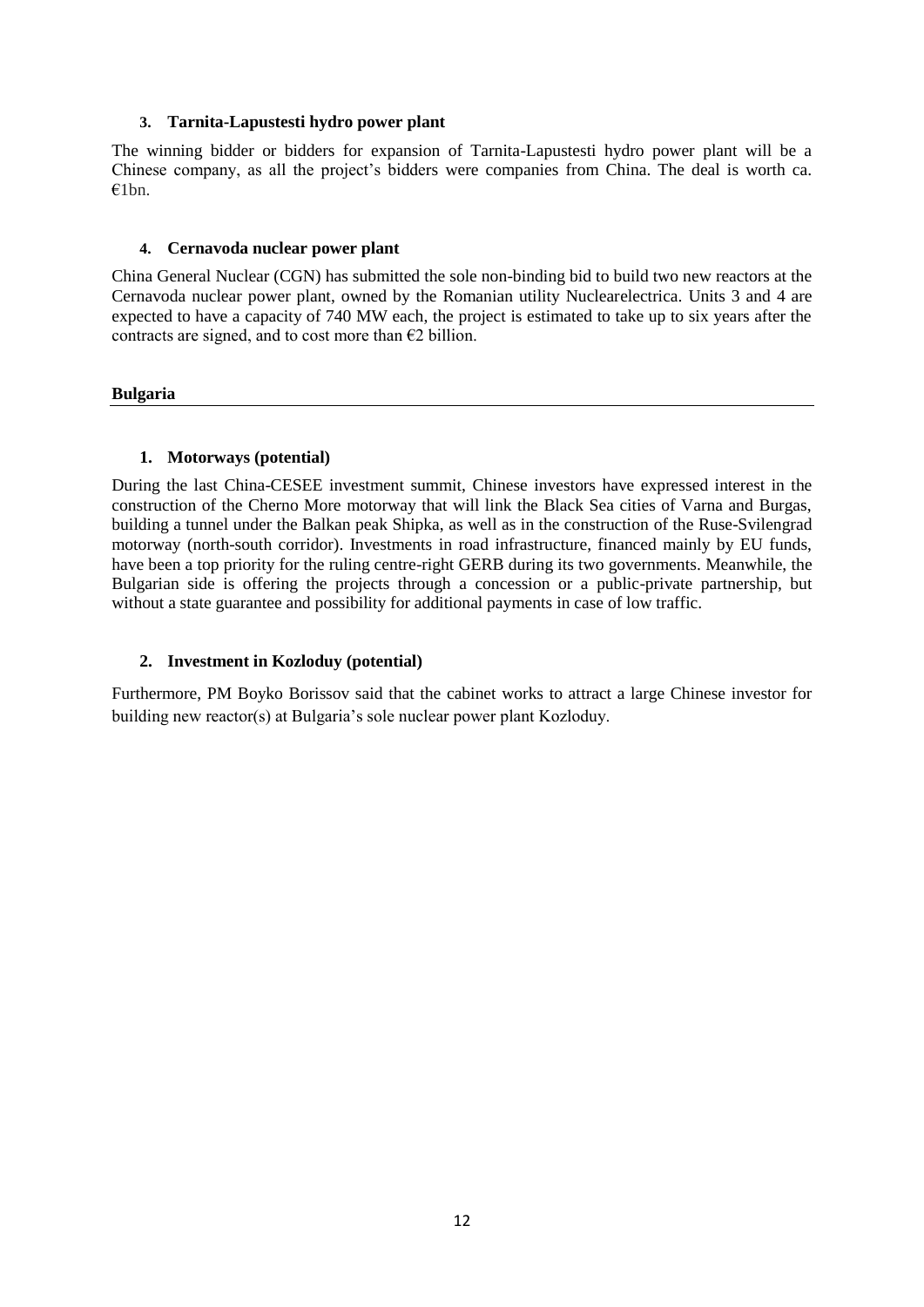**Annex II:** 

## **1. Indicative extension of TEN-T to Western Balkans Core Network Definition Roads**

**Corridor Vc:** Bosanski Samac (BIH) – Doboj (BIH) – Sarajevo (BIH) – Mostar (BIH) – Bijaca (Croatian Border)

**Corridor VIII:** Tirana/Durres (Albania) – Elbasan (Albania)- Struga (FYRM) – Tetovo (FYRM) - Skopje (FYRM) - Deve Bair (Bulgarian Border)

**Corridor X:** Batrovci (Croatian border) – Belgrade (Serbia) – Nis (Serbia) –Skopje (FYRM) – Bogorodica (Greek border)

**Corridor Xb:** Subotica (Hungarian border) – Novi Sad (Serbia) – Belgrade (Serbia)

**Corridor Xc:** Nis (Serbia) –Gradina (Bulgarian border)

**Route 1:** Debeli Brijeg (Croatian border) – Bar (Montenegro)

**Route 2:** Podgorica (Montenegro) – Durres (Albania) – Fier (Albania) – Tepelena (Albania) – Qafë Botë (Greek border)

**Route 2a:** Gradiska (Croatian border) - Banja Luka (BIH) - Lasva-Travnik (Bosnia and Herzegovina)

**Route 4:** Vršac (Romanian border) – Belgrade (Serbia) – Podgorica (Montenegro) – Bar (Montenegro)

**Route 6:** Pristina (Kosovo[\*]) –Skopje (FYRM)

**Route 7:** Lezhe (Albania) – Pristina (Kosovo) – Doljevac/Nis (Serbia)

## **Indicative extension of TEN-T to Western Balkans Core Network Definition Railways**

**Corridor Vc:** Bosanski Samac (BIH) – Sarajevo – Mostar– Capljina (BIH)

**Corridor VIII:** Skopje (FYRM) – Deva Bair (Bulgarian border)

**Corridor X:** Sid (Serbia) – Belgrade – Nis –Skopje (FYRM) - Gevgelija (Greek border)

**Corridor Xb:** Kelebija (Hungarian border) – Novi Sad (Serbia) – Stara Pazova/Belgrade (Serbia)

**Corridor Xc:** Nis (Serbia) – Dimitrovgrad (Bulgarian border)

**Route 2:** Podgorica (Montenegro) – Durres/Tirana (Albania)

**Route 4:** Vrsac (Romanian border) – Belgrade (Serbia) – Podgorica (Montenegro) – Bar (Montenegro)

**Route 10** Krusevac (Serbia) - Kraljevo (Serbia) – Pristina (Kosovo) – Skopje (former Yugoslav Republic of Macedonia)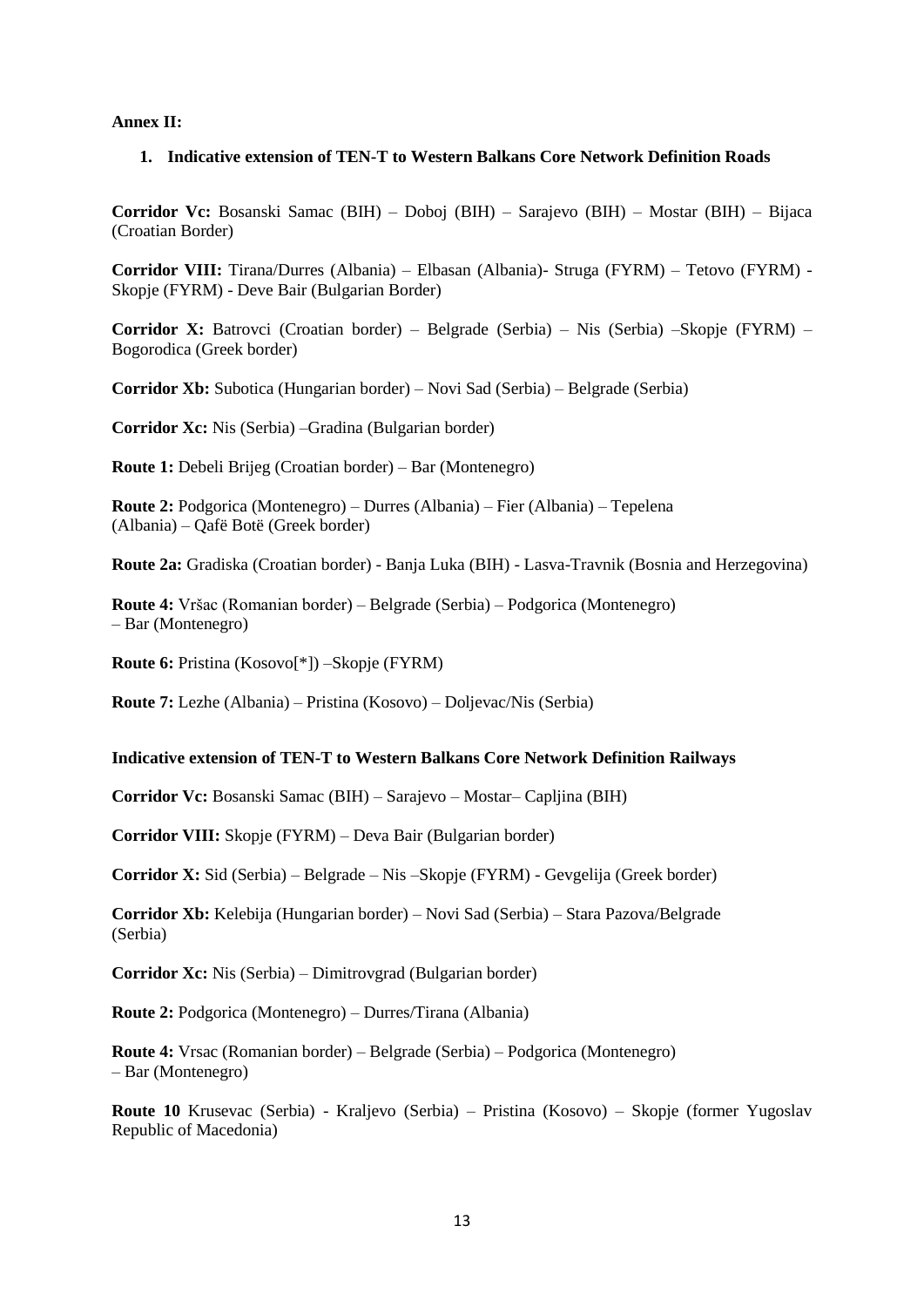## **2. Indicative Extension of TEN-T to Western Balkans Core Network Definition Inland Waterways**

Corridor VII Danube Backa Palanka - Ram/Nera River- Timok River/Pristol Sava River Croatian border (Sisak) – Belgrade Tisa River Hungarian Border – Danube River

# **3. Indicative Extension of TEN-T to Western Balkans Core Network Definition Airports**

Albania Tirana (TIA/LATI) Bosnia and Herzegovina Sarajevo (SJJ/LQSA) Kosovo Pristina (PRN/LYPR) Montenegro Podgorica (TGD/LYPG) The former Yugoslav Republic of Macedonia Skopje (SKP/LWSK) Serbia Belgrade (BEG/LYBE)

**4. Indicative Extension of TEN-T to Western Balkans Core Network Definition Sea Ports** Albania Durres Montenegro Bar

**5. Indicative Extension of TEN-T to Western Balkans Core Network Definition Inland waterway ports**

Bosna and Herzegovina Bosanski Samac Bosna and Herzegovina Brcko Serbia Novi Sad Serbia Beograd